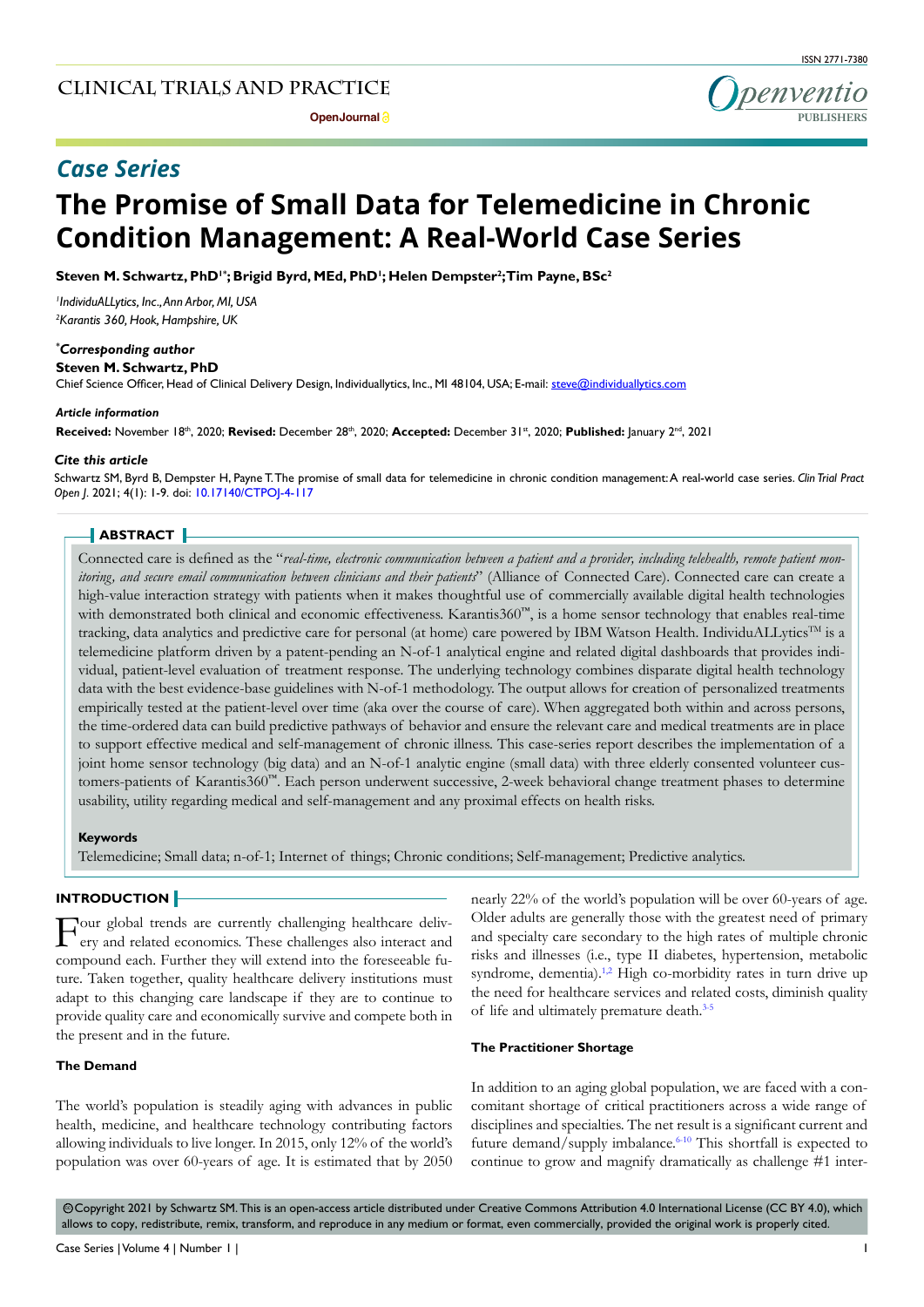

acts with the reduction of an appropriately trained clinical workforce. For example, the US shortage is projected to be between 46,900 and 121,900 physicians by 2032, that includes both primary care (between 21,100 and 55,200) and specialty care (between 24,800 and 65,800).<sup>11</sup> The World Health Organization (WHO) estimates that the global shortage is estimated at 4.3 million physicians, nurses, and other health professionals[.12](#page-7-4)

#### **The Evidence Limitations**

In developed and developing countries, 25% of adults have 2 or more chronic conditions.[13](#page-7-5) Decades of population health management with recent electronic health record systems has helped improve quality, chronic care management and value-based payment programs.[14](#page-8-0) Despite this impact the annual growth rate is still an unsustainable, especially with the growing aged population. [pa](patientsLikeMe.com)[tientsLikeMe.com](patientsLikeMe.com) data<sup>15</sup> shows current cost-effective interventions for a single condition, work well for only 18% of patienst, only 5% of those patients with two conditions, and 1% for three-conditions patients with three conditions.

# **The Coronavirus Disease-2019 Wildcard**

Lastly, and most urgently, the corinavirus disease (COVID) pandemic has underscored the need for rapid adoption of working scalable telehealth and telemedicine programs that deploy and integrate digital health and digital therapeutic (e.g. Food and Drug Administration (FDA), Medicines and Healthcare products Regulatory Agency (MHRA), or CE approved) technologies.[16](#page-8-2) Historically, acceptance by the general public and practitioners has been slow to gain traction for these technologies.[17](#page-8-3) Now the specific imperative is to develop a remote care framework and infrastructure to effectively monitor, detect, intervene, and manage chronic conditions (particularly with co-morbidities) as well as facilitate early detection and triage of acute conditions from a distance.<sup>18,19</sup>

Connected care is defined as the "*real-time, electronic communication between a patient and a provider, including telehealth, remote patient monitoring, and secure email communication between clinicians and their patients*".[20](#page-8-5) Connected care creates a high value interaction strategy with patients that makes thoughtful use of commercially available digital health technologies that have demonstrated both clinical and economic effectiveness[.18-21](#page-8-4) These device-based touch points serve as treatment extenders, engaging and promoting sustained change to patients and feedback data to other stakeholders (treatment team and family caregivers). The notion of digitally connected care addresses these elements by creating data-driven interaction strategies with patients and caregivers to inform the thoughtful and smart use of content, data, products, and services (i.e. live interpersonal interactions, aka ecological momentary assessment and intervention).<sup>22</sup> Benefits of using digital health coaching include the ability to standardize and yet individualize care for each person as well as provide that care consistently, continuously, remotely and at scale. Schwartz and colleagues<sup>23-25</sup> have shown that the use of digital health coaching can significantly decrease medical costs among patient-users.

#### **The Connected Home**

With more people progressing to old age and very old age, healthcare systems are faced with a shifting population demographic with different needs for care. This adaptation must serve the need for efficient, effective, scalable and remote ways to care for more el-derly people.<sup>[26](#page-8-8)</sup> Such care must address health risks, co-morbidities, functionality, and quality of life (i.e. aging in place). There are now available a variety of commercially available connected care technologies that when properly organized can provide a comprehensive measurement and evaluation for persons to better engage in self-care in their home environment. Families and even healthcare facilities may be too far away, have limited resources, or competing commitments to provide consistent care and oversight of an individual needing support. In situations like these, relatives depend on care service providers to keep them up-to-date regarding their loved one's health and ensure their loved ones are able to age in place or stay in their own homes longer.<sup>27</sup> Such technologies promote aging in place by monitoring a wide variety of biobehavioral, emotional, and functional measures in ways that enhance self-care and other care support and still protect the individual privacy of the patient (i.e., no video is required). The COVID pandemic has accelerated the need for such capabilities to monitor and care for these high-risk demographics.

Home sensor technology is an innovative health strategy that when coupled with smart analytics has the capacity to transform the connected care and chronic condition management that is characterized by an aging population. Karantis360™ Inc. is one such commercially available company capable of setting up a configured connected home. Based in the United Kingdom, Karantis360™ combines sensors, machine learning, analytics and cloud technology to help individuals live independently for longer. This is accomplished by way of advanced and continuous monitoring, early detection of anomalies, and delivery of content and interventions as needed based on clinical and business rules. Data is collected from the sensors and aggregated, then a picture of individuals' typical behavior patterns is built based on a learning phase. By leveraging a selected network of non-intrusive sensors and automated data communication, this connected home can flag exceptions to routines and habits, such as whether the patient got out of bed, is sitting in a chair, has boiled water, used the bathroom etc. Figure 1 is a screenshot of the alert dashboard screen that displays both raw data and traffic light indicators (green, amber, red) as status indicators. The system also allows for the application of established rules, benchmarks, algorithms, etc, that can alert care providers to other anomalies using the dashboard and push notifications. In this case several alerts are of note including extended open doors on the refrigerator and study door. These alters allow practitioners to check up on the patient by telephone or face-to-face. The information is then delivered to clients, caregivers, and family members with permission *via* a web and mobile dashboard.

#### **Small Data and N-of-1 Analytics**

Human health has dual truths. Philosophy of science often refers to this as. the nomothetic *vs*. idiographic tension. The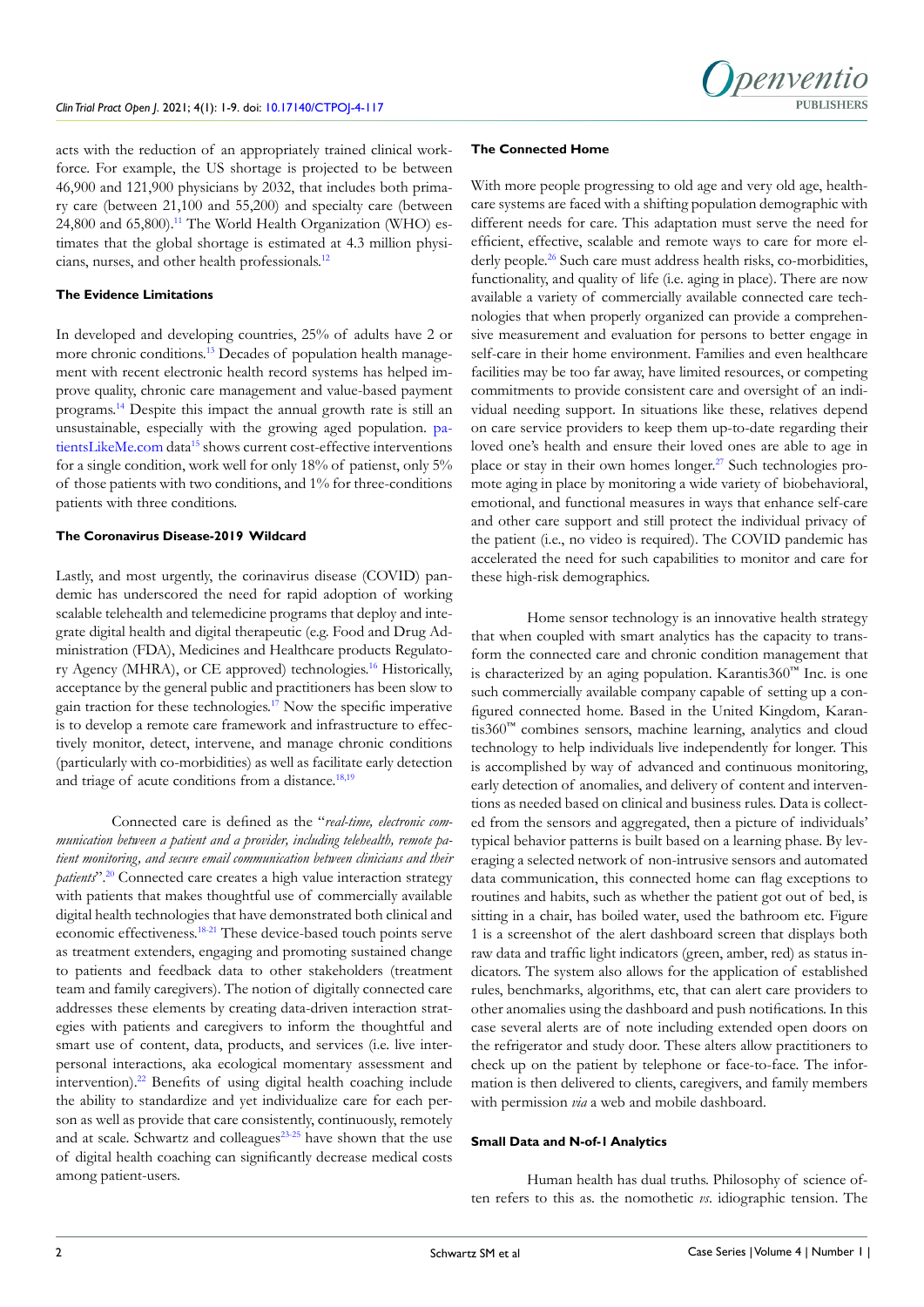

first holds that as members of the same species, we share the same deoxyribonucleic acid (DNA), organ systems, developmental pathways, and basic need states. Developing and testing efficacious, evidence-based, and generalizable treatments using measures of central tendency (e.g., averages, norms, benchmarks, etc.) rest heavily on this truth. As such, this approach has produced reliable and valid findings centered on a population perspective regarding what on average will help the most people.

The second truth is that each of us is unique, with unique DNA, different learning histories, habits, values, cultures, subcultures, and risk profiles. This second truth has given rise to concepts such a tailoring, patient-centered care, personalization, and precision medicine all of which focus on aligning treatment to the relevant individual differences among patients. The more complex or multifactorial the condition in terms of its risks, onset, course, and treatment response, the more our individual differences matter in terms optimized treatment and recovery. Now with the increased sophistication of mobile connected health technology the best of both evidence-based (generalized) knowledge and individual science (N-of-1) can be implemented, tested, iterated and optimized. Unfortunately, group data and more recently big data approaches for generating new behavioral insights are limited in helping doctor and patient understand individual differences in response to interventions. N-of-1 treatment designs and analysis provide a potential solution. These methodologies have been rigorously developed, articulated, and applied for over a half century and are specifically intended for valid evaluation of individual differences.<sup>27-38</sup> The father of evidence-based medicine, Dr. Gordon Guyatt, refers to N-of-1 as the highest level of evidence-based clinical patient care and treatment effect.<sup>[32](#page-8-10)</sup> These approaches have never achieved widespread adoption by practitioners or patients because the labor and time required for collecting data for N-of-1 analyses was prohibitive. However, with the ubiquity and ongoing innovation around digital mobile and wearable technologies, this barrier is no longer an issue.

IndividuALLytics<sup>TM</sup> Inc. is a U.S. based company that provides personalized cloud-based software to support telemedicine that enhances individual data back to providers, caregivers, and patients. This is accomplished by applying group average science (e.g. guideline, best practices, randomized controlled trial (RCT) data) and individual science (N-of-1 analytics) for managing complex chronic risks, disease and mental health issues. This combined approach leverages time-series data to evaluate individual treatment responses in such a way that can inform health and quality of life outcomes faster and with increased accuracy relative to current standard medical practice alone. Figure 2 displays the measurement sequence for a standard of care set of quarterly visits relative to the IndividuALLytics™ Inc. N-of-1 systems in terms of patient live contacts and clinical measures taken. The IndivuALLyticsTM patent-pending analytics engine provides personalized precision dashboards The method improves upon current standard of care by evaluating time series data at the level of each patient and then aggregating and triangulating that change data (including derived from various commercially available digital health technologies) visualizes it *via* clinical and patient friendly dashboards to better evaluate treatment responses. These dashboards reflect N-of-1 analytic engine output to enable and inform clinical and (other) care decisions more efficiently. Treatment decisions can more efficiently and effectively inform clinical and patient management decisions across key constituents (patient, caregiver network, physician and treatment team, virtual care team). The N-of-1 analytic engine gets optimized *via* curated connected care technology and its time-ordered data (e.g. wearable devices, smartphone apps, blood glucose readers, etc.). The N-of-1 engine gains power by adding more measures of the individual across treatment phases (i.e. time-series data) and delivers a rigorous output – called an IndividuALLytics<sup>™</sup> Quotient (iconically displayed as  $++ + 0 - -$ ) regarding an individual's unique response to a phased treatment. The Indoor Air Quality (IAQ) values are designed to be easy read icons the function much like a vital sign.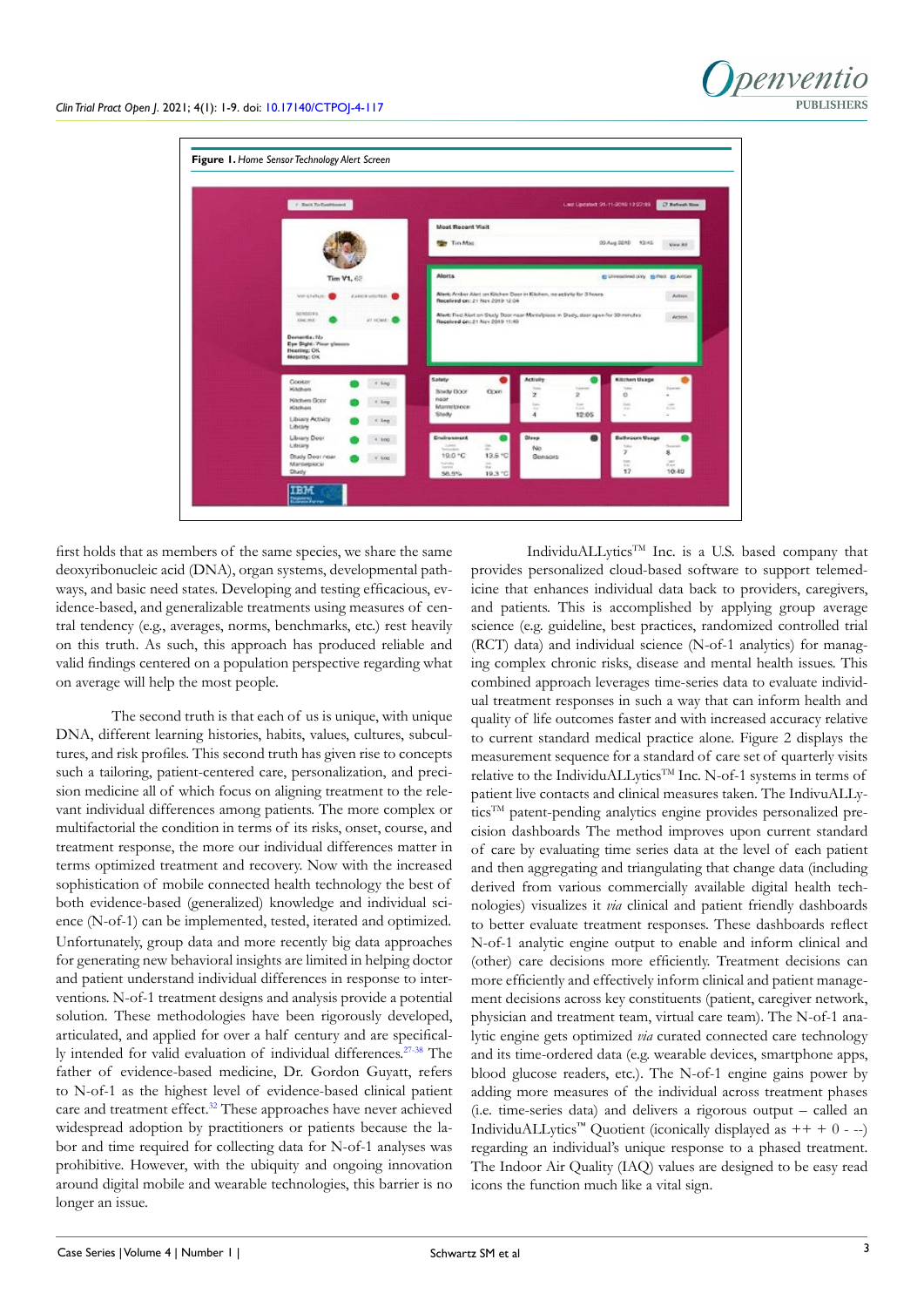



# **CASE SERIES**

In order to begin testing the feasibility of combining home-based senor analytics with individual person digital health data including biobehavioral data, we combined the Karantis $360^{TM}$  home sensor technology and data with IndividuALLytics<sup>TM</sup> individual science N-of-1 analytics engine. Both companies meet national and local requirements for data integrity, security and privacy. The IndividuALLytics<sup>TM</sup> engine was supported by a set of curated commercially available digital health and therapeutics technologies. These subjects were existing customers of the Karantis $360^{TM}$  care system and as such had the home sensor technology installed prior to being onboarded into the IndividuALLytics™ platform. Each person had their homes equipped to monitored temperature/humidity, safety *via* magnet sensors on the various appliances and cupboards in the kitchen, entry doors to the home, sleep *via* a pressure switch, activity *via* motion sensors in hallways, and bathroom usage *via* vibration sensors. Each home was given a one week of "learning" phase as part of the standard Karantis360TM implementation so the sensor system could learn to accurately send alerts regarding abnormal activity. For example, a green alert indicated an entry door closed, an amber alert indicated an entry door open for more than 10-minutes, and a red alert indicated an entry door open for more than 30-minutes. These alerts were reported to caregivers to act as needed.

#### **Recruitment**

All 3 subjects were existing customers of the Karantis360<sup>TM</sup> service.

Each of the 3 use cases presented here were selected based on their prior use of and comfort with the Karantis360TM home sensor technology, comfort living with that technology, and the understanding of their health histories and they had acclimated to its presence in the home. All 3 subjects completed consent to the use of the technology as describes for both Karnatis $360^{TM}$ and IndividuALLytics<sup>TM</sup> technologies and services for their use in managing their health, chronic illness self-management and general functionality. They also consented to the use of their anonymized data for research and other presentation purposes. The subject

quote used in this manuscript was obtained when prompted by a member of the Karantis360<sup>TM</sup> staff while engaging in a conversation with the relevant parties and asking them how they felt the trial went.

In addition to the home sensor technology solution, the three subjects voluntarily agreed to be equipped with a Fitbit device (i.e. Inspire HR model) to track the proximal outcomes of physical activity (i.e. steps) and sleep patterns (i.e. sleep total hours, sleep onset and morning awakening).<sup>[29](#page-8-11)</sup> These measures were chosen as the initial test because the data could be collective with minimal input from the subject and was reliably and validly available from a commercial company and commercially available products. The subjects were instructed to wear the device 24/7 except when charging every 3 to 5-days when necessary. The Fitbit data was collected as daily time series data and analyzed using the n-of-1 analytic engine producing  $IAO++$  outputs to inform phased lifestyle intervention changes every two-weeks.

**Subject 1:** Subject 1 was a 76-year-old female living in her own home with her spouse who served as her full-time caregiver. She had additional family support and part time paid caregivers. Medical history was remarkable for a primary diagnosis of early onset dementia. She also experienced gallbladder symptoms.

Subject 1 was given the dual goals of increased steps and sleep hours with goals derived from the baseline Phase A average daily steps of 5451 and an average of 8.3-hours of sleep per night. Her initial goal focused on increased activity. Below are the IAQ++ dashboards for the two phases (A and B) of data collected regarding steps and sleep. Figure 3 displays the phase A-B evaluation of steps, indicating an "IAQ--" meaning that not only did subject 1 not achieve the intend goal of steps but demonstrated a statistically significant decline (IAQ--) in steps from baseline (Phase A) to (Phase B)  $(p<0.05)$ . The red trend line indicates an upward baseline trend which in part explains the statistically significant change. Note this negative trend would not have been identified by the weekly average steps of 5451 for Phase A and 5540 for Phase B respectively which does not consider the trending inherent in time-series data. For sleep the Phase A-B change evaluation was IAQ 0 indicating no statistical change (*p*=ns) in sleep hours. Subject 1 was not able to improve sleep hours but maintained baseline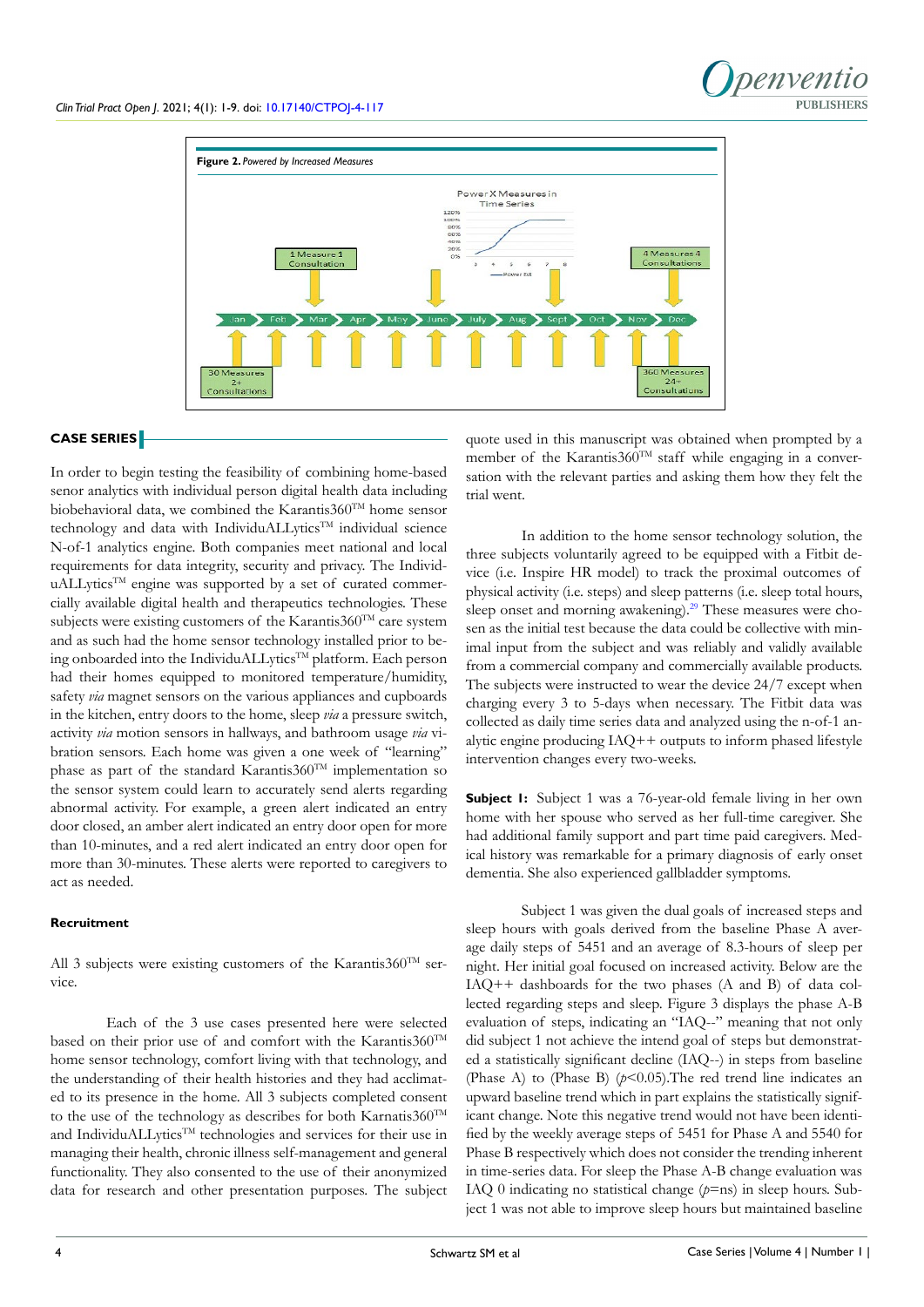



hours. Through Subject 1's trial it was learned from the caregiver that adherence to the behavior change was low secondary to the cognitive limitations developing out of Subject 1's early onset dementia. The spotty data collected from subject 1 illustrates the difficulty of applying this type of integrated technology and behavior change solution to an individual with cognitive impairment including but certainly not limited to early onset dementia.

**Subject 2:** Subject 2 was a 67-year-old female living in her own home with her spouse acting as full-time caregiver. Subject 2 also had additional family support and part time paid caregivers. Her medical history is notable for a primary diagnosis of type II diabetes. She also experienced slight hypoxia and mobility issues due to fear of falling. For Subject 2 Phase A baseline of 2-weeks applied no treatment goals and indicated an average daily step count of 5296 steps and 5.9-hours of sleep per night on average. Following the 2-week baseline period, the Phase B (i.e. intervention phase) treatment goal was to achieve a minimum of 7000 steps/day. Phase C served as a behavioral addition with the goal of maintaining a minimum of 7000 steps/day and to add 8-hours of sleep/night by way of adopting a consistent nightly bedtime. As shown in Figure 4, subject 2 was highly engaged as indicated by the fidelity of her data in which she even continued daily data collection post-trial (i.e. Phases D, E, and F).

Figure 4 displays Subject 2's IAQ++ dashboards for steps and sleep for Phases A through F. Steps for Phase A show a declining trend with a significant upward trend for both B and C

Phases. The IAQ values depending on phase paring show either statistically significant increases or decreases over time (*p*<0.05) for steps and  $(p<0.10$  or 0.05) depending on the phase comparison for sleep. Steps showed a significant (*p*<0.05) increase in Phase B  $(IAQ++)$  (from an average of 5296 steps per day to 7598 average daily steps. There was an equally significant decrease in Phase C from 7598 to 7209 in average daily steps but with a significantly negative trend (IAQ--,  $p$ <0.05) but which still met the specified goal of 7000. Phase D also showed a significant downward trend  $(IAQ - 1, p \le 0.05)$  in steps with a daily average of 6267 (now below goal expectations). Average daily steps for Phases E and F also on average fall below expectations (5948 for Phase E and 5358 for Phase F) but still above baseline. What daily averages alone do not clearly show but what can be seen from Subject 2's dashboard is the declining daily step pattern and slope in Phase D but which stabilizes for the E Phase (albeit below goal).

Sleep showed a similar up and down pattern which is not uncommon with behavior changed. Her baseline of 5.9-hours improved during the B Phase to an average of 6.9-hours per night  $(p<0.10)$  but regressed in Phase C (average hours dropped to 6.2)  $(p<0.10)$  but still above baseline. She showed significant improvement (IAQ  $++$ ,  $p<0.05$ ) for Phase D with 7.16-hours. Phases E and F showed dips from D phases to 5.9 hours and 6.2-hours respectively. Throughout the combined solution phases Subject 2 did demonstrate an overall increase in sleep hours (average 3-hours per night) and her fitness levels dramatically improved (steps before/ after), In total, the phased connected care solution resulted in a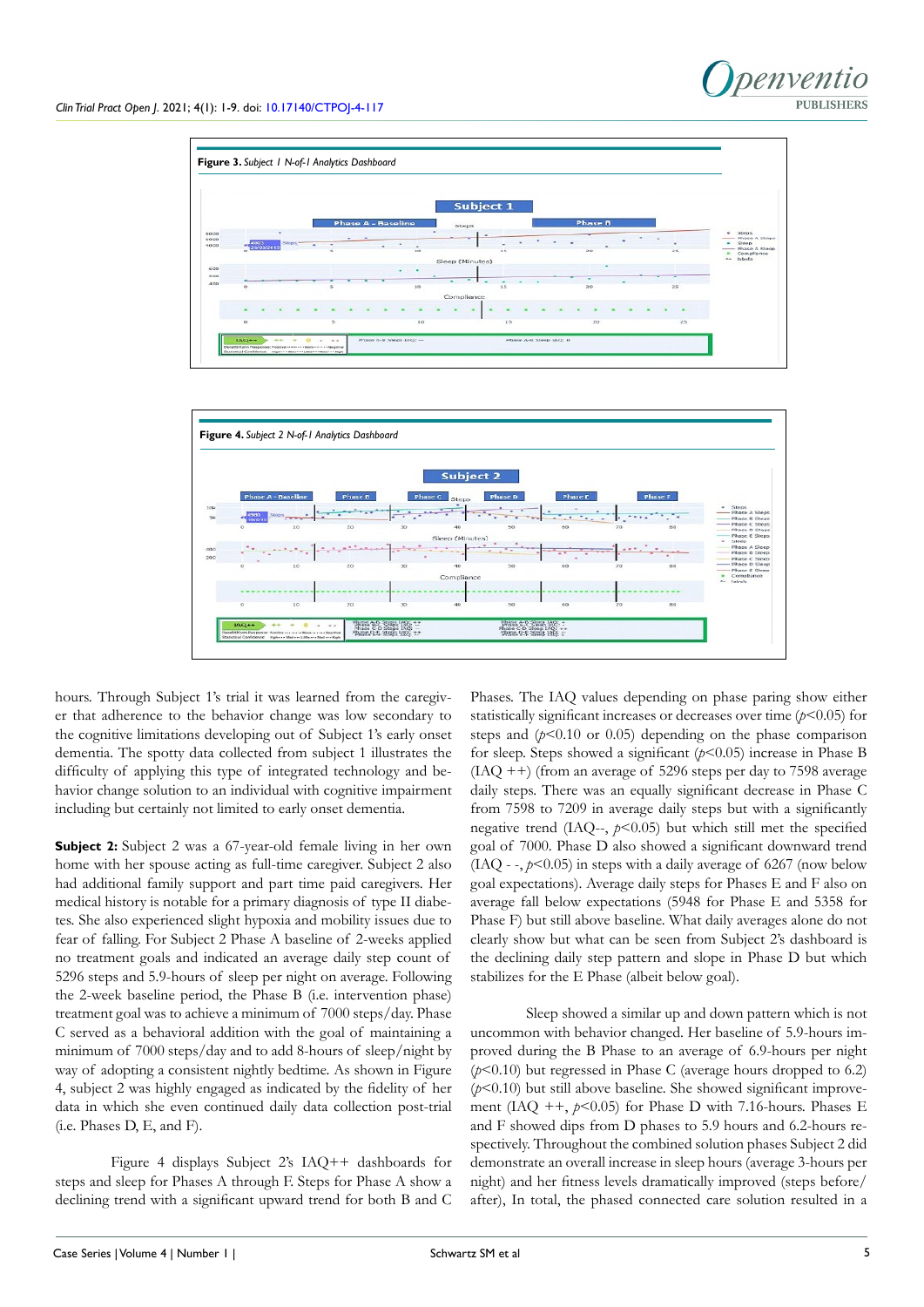weight loss of 1.3 stones (18.2 pounds) and her diabetes levels have dropped by 3 points.

The sleep and fitness outcomes aligned with the home sensor data, which not only confirmed less time spent sedentary but also increased activity included leaving the house to walk at regular times. Home sensor data confirmed less time spent in her lounge chair, and she also explained she had bought a walking machine, and the sensor in the bedroom confirmed more movement in the afternoon which is when she used the machine. The home data also confirmed that her pattern of bedtime behavior had become more routinized in terms of bedtime and bedtime rituals. Karantis360<sup>TM</sup> data also indicated that Subject 2's pattern of eating, drinking and bathroom use changed (i.e. both behaviors showing less frequency at night) and more daily time regularity.

By integrating and triangulating (cross-validating) both home sensors and digital wearable technologies it can be confirmed Subject 2's lifestyle was changing, and the combined solution had a positive impact on her motivation, physical and mental wellbeing. These conclusions were reflected in the biometric of weight loss.

**Subject 3:** Subject 3 was a 57-year-old male living in his own home alone. His medical history was significant for diagnoses of high blood pressure, high cholesterol, and type II diabetes. Subject 3 also had a Phase A baseline with no treatment goals applied to steps (baseline weekly average was 6751 steps). Baseline sleep hours were 7.6-hours and this was not formalized as a goal. Therefore, Subject 3's treatment goal was to achieve a minimum of 7500 steps/day consistently. The Phase C goal for subject 3 was to maintain a minimum of 7500 steps/day (maintenance phase).

Figure 5 below displays the Phases A-D IAQ++ dashboards for steps and sleep. Subject 3 was also highly engaged with the monitoring system and like Subject 2 continued daily data collection post formal trial period. Subject 3 also showed a B phase decline in steps changing from an average of 6751 to 6486 (IAQ--) (*p*<0.05). The, C Phase demonstrated an average improvement with average steps of 7568. This was driven by several high step outlier days resulting in an IAQ 0 or non-significant change in slope). The D Phase indicates both a decline in step activity in terms of average daily steps (6267 steps) and slope (IAQ--.  $p \le 0.05$ ).<sup>1</sup>

Regarding sleep, Subject 3's baseline A Phase indicated adequate sleep hours but his B Phase still demonstrated an initial increase in sleep hours from A (7.6-hours) but with a declining slope. The B Phase showed a slope reversal  $(IAQ++, p<0.05)$ although the average daily hours of sleep remained essential unchanged (7.55-hours). Average sleep hours increased to 8.2-hours in phase C with stabilization of the slope in Phase D (IAQ  $0, p=n$ s) with average hours of 7.6 on average per night.

Of note, during Phase D Subject 3's data showed IAQ++ outcomes of "- -" for both steps and sleep indicative of significant declines in step-indicated activity and sleep hours during this 2-week period relative to the previous phases. The home sensor technology triggered amber and red alerts due to lack of activity in key household rooms during this period helping validate these findings. Clinically speaking, when combined the combined IndividuALLytics<sup>TM</sup> and Karantis360<sup>TM</sup> datametric from the IAQ++ dashboards and home sensors respectively would potentially be indicative of an acute change and reason for concern and clinical outreach. In this case, the combined technology serves as an early detection system. In this particular case the integrated data on decreased activity and sleep were confirmed to be associated with an acute bout of influenza.

# **DISCUSSION**

The technology and analytics capabilities are now such that a connected care experience that monitors and reports on key biobehavioral parameters of a patient in situ (i.e., digital twin reference other paper) is now both possible. The challenge before the healthcare systems (world-wide) is how to make connected, remote care capabilities practical, usable and most importantly clinically useful to both patient and practitioners. By way of 3 use-cases, this paper begins to address the "practical" aspects of application. Each case is an illustration of a real individual attempting to manage multiple chronic condition, equipped with a set of home and personal sensors using commercially available technology (motion sensors,

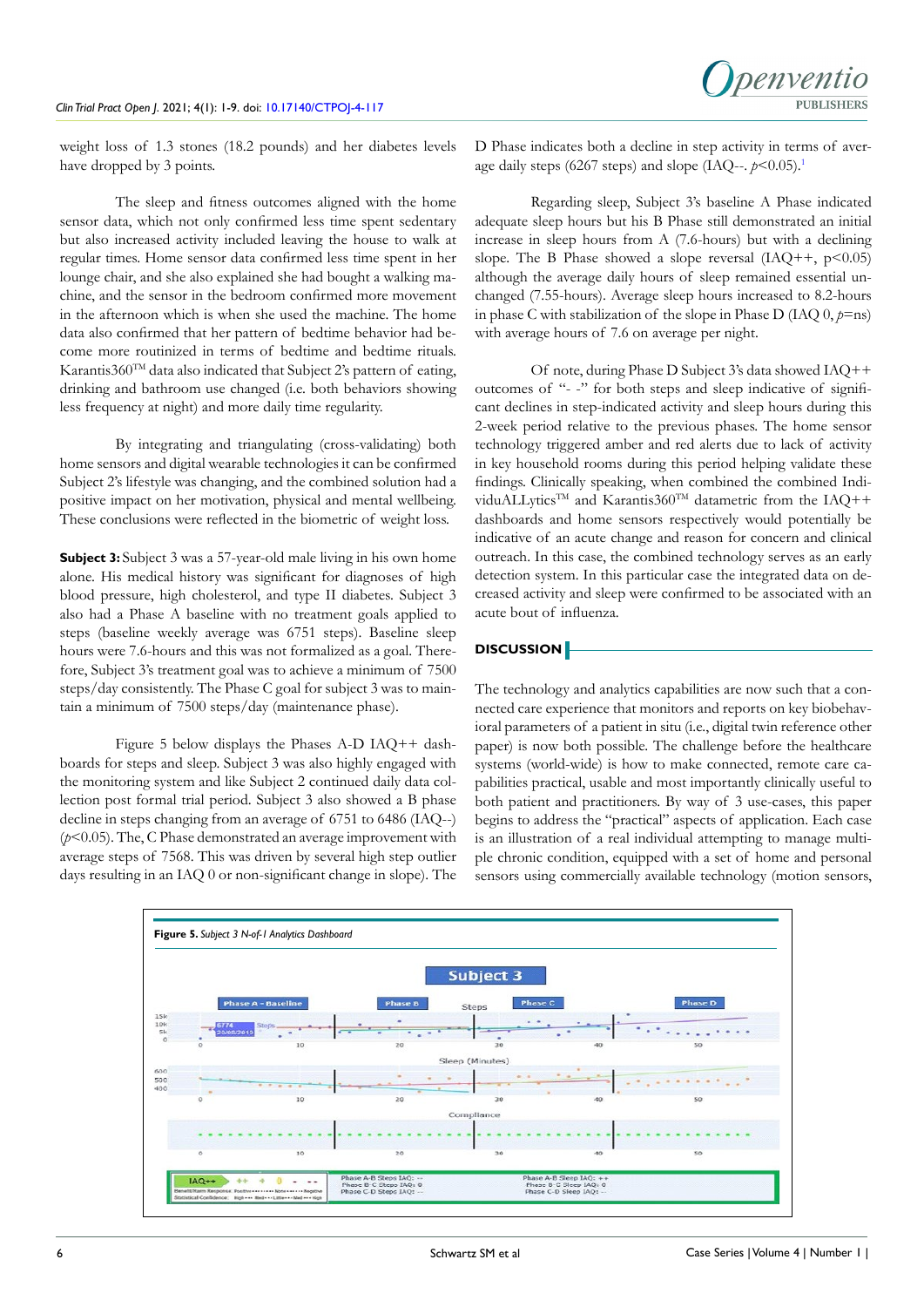

temperature sensors, magnet sensors, pressure sensors, activity and sleep trackers). From a purely outcomes perspective, these cases represent a mix of proximal successes and failures.

Subject 1 illustrated the challenges of this approach for those with cognitive impairment. As presented here was largely an application failure secondary to the patient's dementia related cognitive deficits. However, as is true with most failures there were learnings to consider for the next iteration. The implications for use with patients who have a mild-level of cognitive deficits and depending on the nature and progression of those deficits, should minimize patient level new learning requirements. In such context it might be more beneficial overall to focus the intervention and technology on the primary caregiver to better foster caregiver competence, confidence and coping. In many practical applications the greater use of a highly present caregivers or family both to assure proper patient connectivity but also to monitor and manage their own caregiver strain. Tools like the mobile app genusConnect® are design to specifically facilitate, coordinate and even crowdsource patient support that integrates with practitioners [\(https://www.](https://www.genusconnect.org/) [genusconnect.org/](https://www.genusconnect.org/)).

Subject 2 demonstrated a more optimized initial success both in terms of increased physical activity, improved sleep hours and patient adoption and experience. This subject was able to meaningfully change a key biometric of weight fostered in part by habit building around increased physical activity. Importantly, this included more confidence in going out and being physically active. She was also able to change bedtime habits (confirmed by the combined technology) and increase sleep hours. Regarding her experience and satisfaction with the solution subject 2 commented the following:

"*I have been participating in a trial which has had a very positive impact on my diabetes. I have seen a significant decrease in my glucose levels which has been achieved by increasing my daily activity which can be seen with the sensors. I sleep much better, have lost weight and feel physically and mentally healthier. I would not hesitate to recommend this combined program to help anyone with diabetes or needing other kinds of care.*"

Subject 3 demonstrated a successful experience in terms of consistent engagement. His data indicted some difficulty in initiating the target behaviors (i.e. with inconsistent successes and digressions). This pattern is common in behavior change and was again accurately reflected in the combined data of both technology platforms. Perhaps, more importantly the integrated data pattern coming from Subject 3 during the D Phase was able to detect health relevant acute health changes in biobehavioral activity that ultimately indicated an acute bout with influenza. In the new era of COVID this can be of unique practical value.

This proof-of-concept report of 3 connected care use-cases is far from definitive but are successful in both demonstrating what is possible and illustrating some of the practical challenges that existing in building out a practical and useful connected care, remote care set of solutions. There were several practical experiences limitations encountered during these initial trials. First, maintenance of wireless internet and bluetooth connections between in home sensors, wearable devices, smart phones, and databases was not complete 24/7 throughout the trial period. Thus, data gaps emerged which depending on the patient circumstances could be of significant consequence. As with any data but particularly the time-ordered data leveraged here, data gaps weaken the overall accuracy. In order to maintain a complete digital twin of the patient it is essential that there be as little data missing as possible. There are also data strategies for dealing with missing data but the integrated Karantis360<sup>TM</sup> and IndividuALLytics<sup>TM</sup> system tested here as yet has not built such functionality within the analytics engine. This limitation in the tested solution was addressed through new alerts implemented within the home sensor technology and N-of-1 analytics engine system showing when a sensor is not live or a wearable has not synced data within a certain time period.

Neither subject had difficulty with this adapting and adopting the new technology including, the new behavior of wearing the activity and sleep tracking device along with keeping the device charged and syncing with a smartphone. We recognize that this may not always be the case particularly for many elderly patients (particularly those with some level of cognitive impairment). Both companies provide a detailed onboarding, patient support service and detection and intervention for technical issues is present in both companies depending on the nature of the issue. In some cases, it also may be more effective to design the system in these situations to be more caregiver centric as opposed to patient centric.

Lastly, for such technology to be truly practical and of high clinical value, it must be integrated with the attending physician and extended care team. This could include more ecologically targeted outreach and intervention when subjects fell off the target goal. This initial pilot was focused on the initial patient experience and adoption. Importantly, both the Karantis360<sup>TM</sup> technology and IndividuALLytics™ technology have been developed to integrate into clinical technologies like electronic health records and to present information to clinicians in highly visualized dashboards.

# **CONCLUSION**

As is often the case when initially testing a new concept there was much that did not work or work in an optimal fashion but that is the nature of testing iteration. These use cases illustrate our experience with a combined digital health solution as an initial test of a number of important concepts but with much more work to be done. These cases did not fully integrate the provider (only a virtual care team was involved to determine phase changes) or payer systems into the solution. This will ultimately be critical for addressing the issue of clinical scale and to also enhance the practitioner presentation and utilization of the data better. This proof of concept did not integrate the data with the subject's physician per their expressed preferences given only basic health data (steps and sleep hours) were the focus of the interventions. These use cases are by definition small in number and more real world research with more persons under more clinical and social circumstances must continue if we are to develop a robust connected remote healthcare infrastructure and implementation. As is common in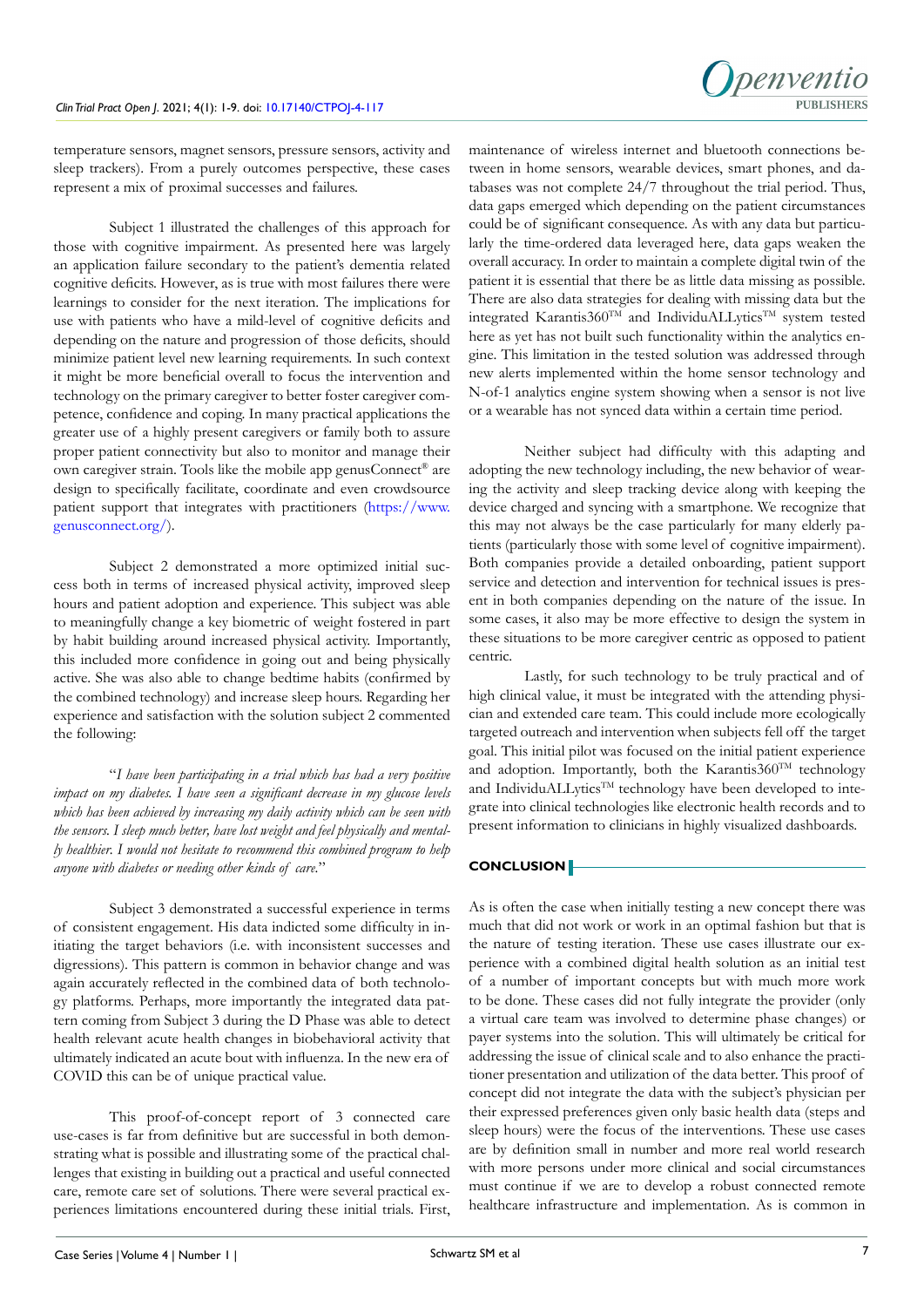digital design, the overall experience for the patient needs iterative improvement that can still leverage small samples but ultimately the value (assuming continuing improvement) will be in large scale implementations and testing. Three elements of the system tested here (i.e. Karantis360TM data, IndividuALLyticsTM data, and a tool like genusConnect®) would specifically require deeper integration of the connected care elements to be tested as an enhanced clinical care application with clear and measurable clinical value for both practitioner and patient.

In the future specific patient experiences for the better management of highly prevalent and co-morbid conditions will prove most useful as these are also the most complex, costly health conditions particularly in an aging global population. With improved user experience this model will require integration with and connection to other portions of the patient care network, namely practitioners and caregivers. This deeper integration will allow greater coordination (particularly of an aging population), will better coordinate the formal care of practitioners with the informal and often under leveraged value of the extended support network. When aggregated these individual successes at the patient level become mini treatment replications which based on specified analytical rules can generate new learnings and predictive models. The N-of-1 analytics engine be directly integrated into a highly configurable set of home sensor and digital health technologies so that the N-of-1 analytics dashboard be easily accessible to all the key stakeholders (i.e. the patient, the practitioner, the caregivers) as a full care support safety net. Future applications would allow for physician and/or other medical personnel better and more efficiently track phased patient interventions and progress that combines standard medical care with better integrated lifestyle and behavior change interventions that substantiate positive treatment effects and also identify *via* early detection patients for whom the current regime is not working or for whom the context has changed. Specifically, the system could better determine benefit/ harm to the individual patient compared to or in combination with lifestyle changes. Early detection and management of side effects (i.e., nausea, dizziness, dry mouth, etc.) would also be enhanced. Technology has the potential to scale care in ways that can help the growing shortage of practitioners meet the current and coming demand. Which this use case report is far from definitive, it represents a step toward understanding how to best integrate technology into the care and support of patients and caregivers.

# **CONSENT**

The authors have received written informed consent from the study subjects.

# **CONFLICTS OF INTEREST**

The authors declare that they have no conflicts of interest.

# **REFERENCES**

<span id="page-7-0"></span>1. David JW, Chung R, Juarez DT. Prevalence of comorbid conditions with aging among patients with diabetes and cardiovascular disease. *Hawaii Med J.* 2011; 70(10): 209-213.

2. Divo, MJ, Martinez, CH, Mannino, DM. Ageing and the epidemiology of multimorbidity. E*ur Respir*. 2014; 44(4): 1055-1068. doi: [10.1183/09031936.00059814](https://doi.org/10.1183/09031936.00059814)

<span id="page-7-1"></span>3. World Health Organization (WHO). Ageing and health. 2018. Web site. [https://www.who.int/news-room/fact-sheets/detail/](https://www.who.int/news-room/fact-sheets/detail/ageing-and-health/) [ageing-and-health/.](https://www.who.int/news-room/fact-sheets/detail/ageing-and-health/) Accessed November 17, 2020.

4. Mathers CD, Loncar D. Projections of global mortality and burden of disease from 2002 to 2030. *PLoS Med*. 2006; 3(11): e442. doi: [10.1371/journal.pmed.0030442](https://doi.org/10.1371/journal.pmed.0030442)

5. Kim, EJ, Jung, SW, Kim, YE. Assessing the impact of aging on burden of disease. *Iran J of Public Health*. 2018; 47(1): 33-58.

<span id="page-7-2"></span>6. Blinman PL, Grimson P, Barton MB, Crossing S, Walpole ET, Wong N, et al. The shortage of medical oncologists: The Australian Medical Oncologist workforce study. *Med J Aust*. 2012; 196(1): 58-62. doi: [10.5694/mja11.10363](https://doi.org/10.5694/mja11.10363)

7. Dall TM, Storm, MV, Chakrabarti R, Drogan O, Keran CM, Donofrio PD, et al. Supply and demand analysis of the current and future neurology workforce. *Neurology*. 2013; 81(5): 470-480. doi: [10.1212/WNL.0b013e318294b1cf](https://doi.org/10.1212/WNL.0b013e318294b1cf)

8. Ostbye t, Yarnall KSH, Krause KM, Pollak KI, Gradison M, Michener JL. Is there time for management of patients with chronic diseases in primary care? *Ann Fam Med.* 2005; 3: 209-214. doi: [10.1370/afm.310](https://doi.org/10.1370/afm.310)

9. Petterson SM, Liaw WR, Phillips RL. Projecting US primary care physician workforce needs: 2010-2025. *Ann Fam Med*. 2012; 10: 503-509. doi: [10.1370/afm.1431](https://doi.org/10.1370/afm.1431)

10. Sargen M, Hooker RS, Cooper, RA. Gaps in the supply of physicians, advance practice nurses and physician assistants. *J Am Coll Surg*. 2011; 212(6): 991-999. doi: [10.1016/j.jamcollsurg.2011.03.005](https://doi.org/10.1016/j.jamcollsurg.2011.03.005%0D)

<span id="page-7-3"></span>11. Institute of Medicine (US), National Cancer Policy Forum. Supply and demand in the health care workforce. In: *Ensuring Quality Cancer Care through the Oncology Workforce: Sustaining Care in the 21st Century: Workshop Summary*. Washington (DC), USA: National Academies Press (US); 2009.

<span id="page-7-4"></span>12. Liu JX, Goryakin Y, Maeda A, Bruckner T, Scheffler R. Global health workforce labor market projections for 2030. *Human Resources for Health*. 2017.

<span id="page-7-5"></span>13. Global Burden of Disease Study 2013 Collaborators. Global regional and national incidence, prevalence, and years lived with disability for 301 acute and chronic disease and injuies and 188 countries, 1990-2013: A systematic analysis for the Global Burden of Disease Study 2013. *Lancet*. 2015; 386(9995): 743-800. doi: